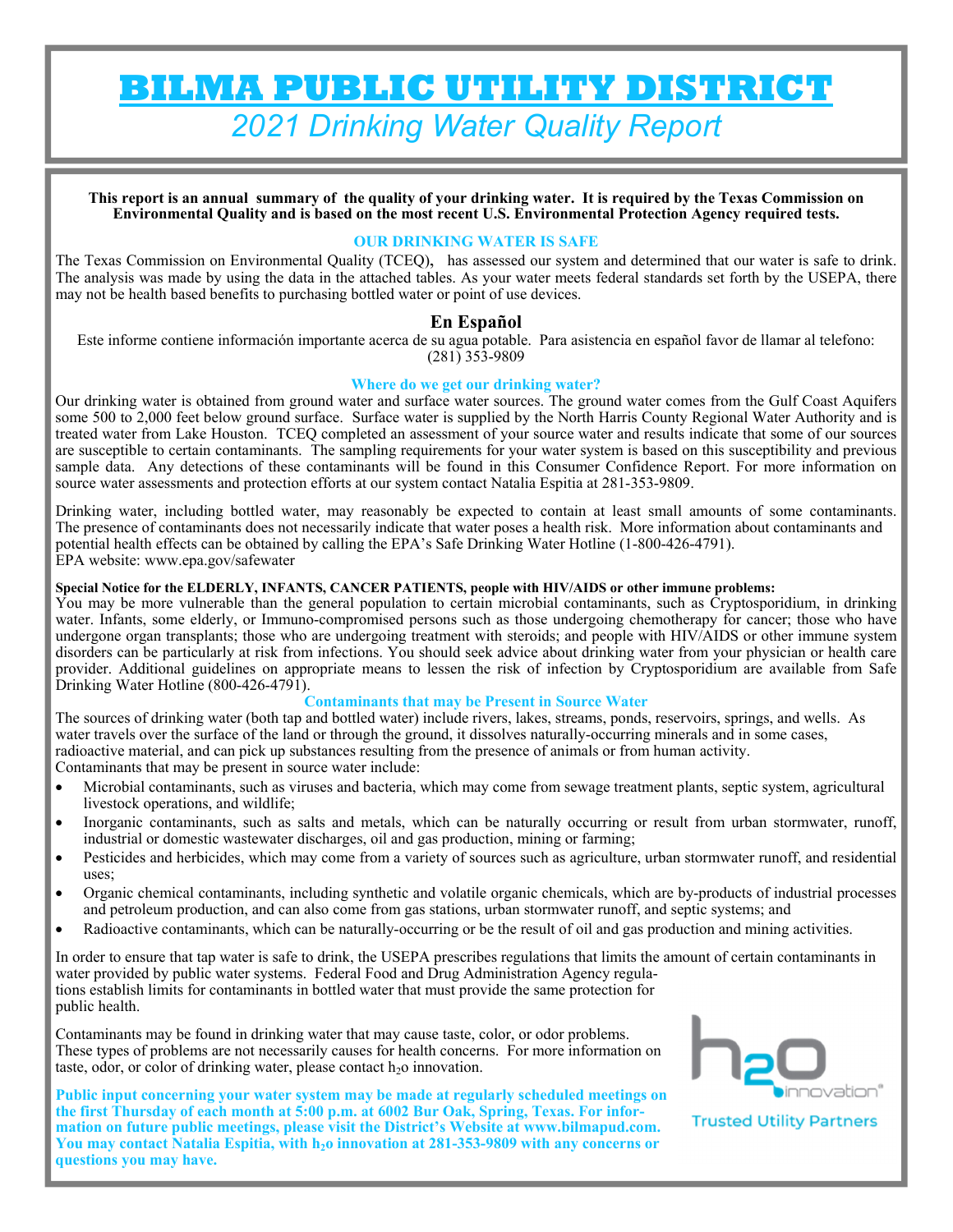## **About the Following Table**

The following table contains all of the chemical constituents which have been found in your drinking water for the most recent testing performed in accordance with applicable regulations. USEPA requires water systems to test up to 97 constituents. The constituents detected in your water are listed in the attached table.

#### **DEFINITIONS**

**Maximum Contaminant Level (MCL)** - The highest level of a contaminant in drinking water. MCL's are set as close to the MCLG's as feasible using the best available treatment technology.

**Maximum Contaminant Level Goal (MCLG)** - The level of a contaminant in drinking water below which there is no known or expected health risk. MCLG's allow for a margin of safety.

**ppm** = parts per million or milligrams per liter (mg/l), one part per million corresponds to one minute in two years or a single penny in \$10,000. **ppb** = parts per billion or micrograms per liter (mg/l), one part per billion corresponds to one minute in 2,000 years or a single penny in \$10,000,000.

**pCi/l** = pico curies per liter: Measure of radioactivity.

**Maximum Residual Disinfectant Level (MRDL)** - The highest level of a disinfectant allowed in drinking water. There is convincing evidence that addition of a disinfectant is necessary for control of microbial contaminants.

# **Bilma Public Utility District TX1011872 - 2021 Drinking Water Quality Report:**

|      | <b>Inorganic Contaminants</b> |                                                                            |                                              |            |                  |                                   |                                          |  |  |  |  |
|------|-------------------------------|----------------------------------------------------------------------------|----------------------------------------------|------------|------------------|-----------------------------------|------------------------------------------|--|--|--|--|
| Year | <b>Constituent</b>            | <b>Highest</b><br><b>Detected Level at</b><br><b>Any Sampling</b><br>Point | Range of<br><b>Detected</b><br><b>Levels</b> | <b>MCL</b> | <b>MCLG</b>      | <b>Units of</b><br><b>Measure</b> | <b>Source of Constituent</b>             |  |  |  |  |
| 2020 | Barium                        | 0.261                                                                      | $0.261 - 0.261$                              | 2          | $\overline{2}$   | ppm                               | Discharge of drilling wastes.            |  |  |  |  |
| 2020 | Fluoride                      | 0.69                                                                       | $0.69 - 0.69$                                | 4.0        | 4                | ppm                               | Erosion of natural deposits.             |  |  |  |  |
| 2021 | Nitrate                       |                                                                            | $0.52 - 1.0$                                 | $\theta$   | 10               | ppm                               | Runoff from fertilizer use.              |  |  |  |  |
| 2015 | Nitrite                       | 0.03                                                                       | $< 0.01 - 0.03$                              | Ι.         | Ι.               | ppm                               | Erosion of natural deposits.             |  |  |  |  |
| 2014 | Cyanide                       | 20                                                                         | $20 - 20$                                    | 200        | 200              | ppb                               | Discharge from steel/metal<br>factories. |  |  |  |  |
| 2017 | Selenium                      | 0.0069                                                                     | $0.0069 - 0.0069$                            | 50         | 50               | ppb                               | Erosion of natural deposits.             |  |  |  |  |
| 2017 | *Arsenic*                     | 0.0021                                                                     | $0.0021 - 0.0021$                            | 10         | $\boldsymbol{0}$ | ppb                               | Erosion of natural deposits.             |  |  |  |  |

\*While your drinking water meets EPA standards for arsenic, it does contain low levels of arsenic. EPA's standard balances the current understanding of arsenics possible health effects against the costs of removing arsenic from drinking water. EPA continues to research the health effects of low levels of arsenic, which is a mineral known to cause cancer in humans at high concentrations and is linked to other health effects such as skin damage and circulatory problems.

|      | <b>Organic Contaminants</b>  |                                                                            |                                       |            |             |                            |                                               |  |  |  |  |
|------|------------------------------|----------------------------------------------------------------------------|---------------------------------------|------------|-------------|----------------------------|-----------------------------------------------|--|--|--|--|
| Year | <b>Constituent</b>           | <b>Highest</b><br><b>Detected Level at</b><br><b>Any Sampling</b><br>Point | Range of<br><b>Detected</b><br>Levels | <b>MCL</b> | <b>MCLG</b> | <b>Units of</b><br>Measure | <b>Source of Constituent</b>                  |  |  |  |  |
| 2021 | <b>Total Trihalomethanes</b> | 22.2                                                                       | $20.8 - 22.2$                         | 80         | n/a         | ppb                        | By-product of drinking water<br>chlorination. |  |  |  |  |
| 2021 | Haloacetic Acids<br>(HAA5)   | 28                                                                         | $23.2 - 28$                           | 60         | n/a         | ppb                        | By-product of drinking water<br>chlorination. |  |  |  |  |
| 2011 | Atrazine                     | 0.34                                                                       | $0.34 - 0.34$                         | 3          | 3           | ppb                        | Runoff from herbicide used on<br>row crops.   |  |  |  |  |

\*The value in the Highest Level or Average Detected column is the highest average of all TTHM / HAA5 sample results collected at a location over a year.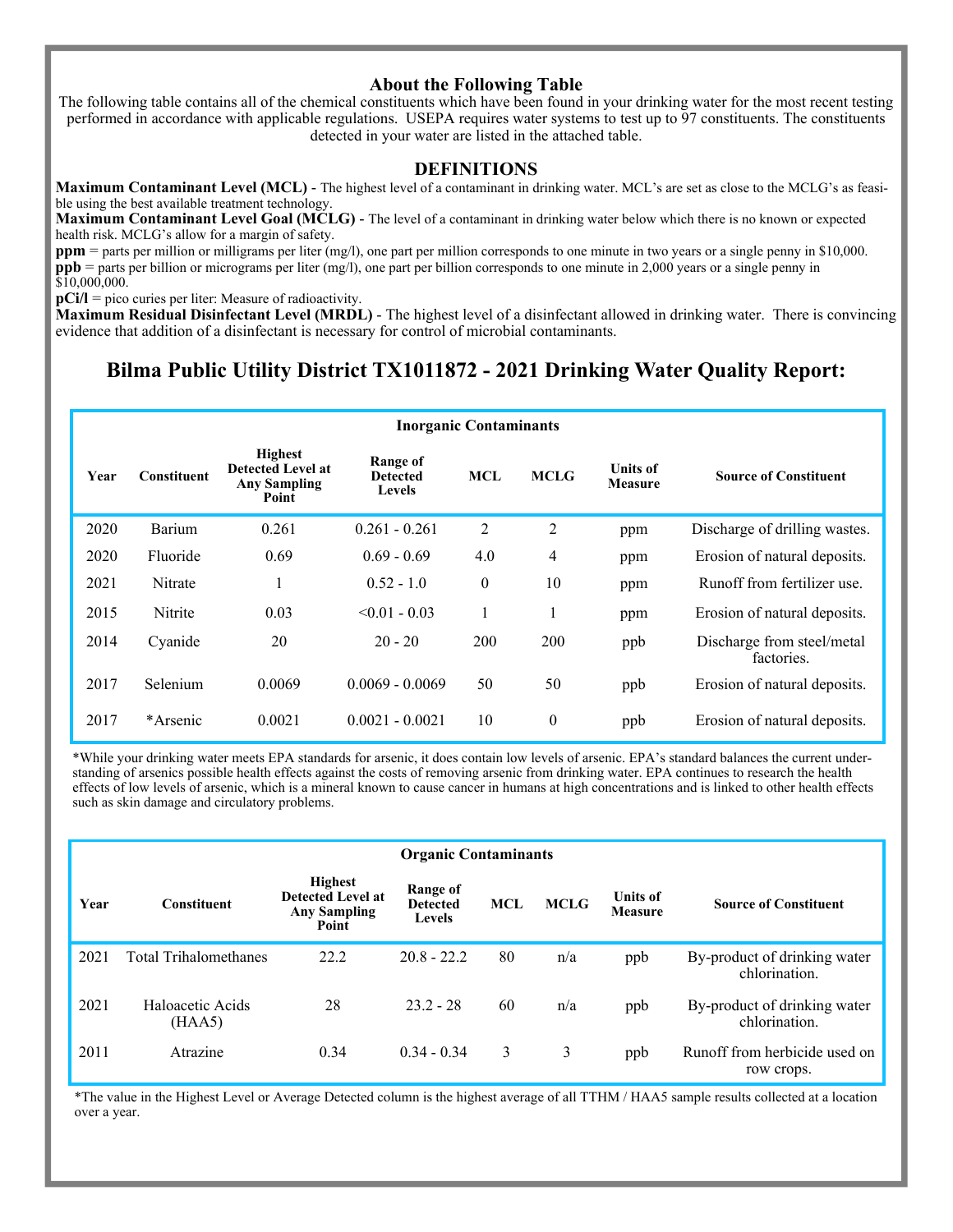|      | <b>Disinfectant Residual</b> |                        |                             |   |            |                                   |                                               |  |  |  |
|------|------------------------------|------------------------|-----------------------------|---|------------|-----------------------------------|-----------------------------------------------|--|--|--|
| Year | Constituent                  | <b>Highest Average</b> | Range of<br>Detected Levels |   | MRDL MRDLG | <b>Units of</b><br><b>Measure</b> | <b>Source of Constituent</b>                  |  |  |  |
| 2021 | Chlorine<br>Disinfectant     | 3.44                   | $0.50 - 4.60$               | 4 | 4          | ppm                               | Water additive used to con-<br>trol microbes. |  |  |  |
|      |                              |                        |                             |   |            |                                   |                                               |  |  |  |

|      | Unregulated Contaminants**  |                                                 |                                       |                         |  |  |  |  |  |  |  |
|------|-----------------------------|-------------------------------------------------|---------------------------------------|-------------------------|--|--|--|--|--|--|--|
| Year | <b>Constituent</b>          | <b>Average of All</b><br><b>Sampling Points</b> | Range of<br><b>Detected</b><br>Levels | <b>Units of Measure</b> |  |  |  |  |  |  |  |
| 2021 | Dichloracetic Acid          | 19.1                                            | $19.0 - 19.2$                         | ppb                     |  |  |  |  |  |  |  |
| 2021 | Trichloracetic Acid         | 4.15                                            | $4.1 - 4.2$                           | ppb                     |  |  |  |  |  |  |  |
| 2021 | Bromochloracetic Acid       | 2.3                                             | $2.2 - 2.4$                           | ppb                     |  |  |  |  |  |  |  |
| 2021 | Chloroform                  | 18.55                                           | $18.0 - 19.1$                         | ppb                     |  |  |  |  |  |  |  |
| 2021 | <b>Bromodichloromethane</b> | 2.95                                            | $2.8 - 3.1$                           | ppb                     |  |  |  |  |  |  |  |
| 2021 | Monochloroacetic Acid       | 4.2                                             | $4.2 - 4.2$                           | ppb                     |  |  |  |  |  |  |  |

\*\*Unregulated contaminants are those for which EPA has not established drinking water standards. The purpose of unregulated contaminant monitoring is to assist EPA in determining the occurrence of unregulated contaminants in drinking water and whether future regulation is warranted.

|      | <b>Radioactive Contaminants</b> |                                                                            |                                       |            |                |                                   |                              |  |  |  |  |
|------|---------------------------------|----------------------------------------------------------------------------|---------------------------------------|------------|----------------|-----------------------------------|------------------------------|--|--|--|--|
| Year | Constituent                     | <b>Highest</b><br><b>Detected Level at</b><br><b>Any Sampling</b><br>Point | Range of<br><b>Detected</b><br>Levels | <b>MCL</b> | <b>MCLG</b>    | <b>Units of</b><br><b>Measure</b> | <b>Source of Constituent</b> |  |  |  |  |
| 2013 | Gross Alpha                     | 2.0                                                                        | $2.0 - 2.0$                           | 15         | $\overline{0}$ | pCi/l                             | Erosion of natural deposits. |  |  |  |  |
| 2013 | <b>Beta Emitters</b>            | 4.2                                                                        | $4.2 - 4.2$                           | 50         | $\theta$       | pCi/l                             | Erosion of natural deposits. |  |  |  |  |
| 2013 | Combined<br>Radium              | 1.0                                                                        | $1.0 - 1.0$                           | 5          | $\mathbf{0}$   | pCi/l                             | Erosion of natural deposits. |  |  |  |  |

|      | <b>Lead and Copper</b> |                        |                                                                            |                     |             |                                   |                                                 |  |  |  |
|------|------------------------|------------------------|----------------------------------------------------------------------------|---------------------|-------------|-----------------------------------|-------------------------------------------------|--|--|--|
| Year | <b>Constituent</b>     | The 90th<br>Percentile | Number of<br><b>Sites</b><br><b>Exceeding</b><br><b>Action Lev-</b><br>els | <b>Action Level</b> | <b>MCLG</b> | <b>Units of</b><br><b>Measure</b> | <b>Source of Constitu-</b><br>ent               |  |  |  |
| 2019 | Lead                   | 1.32                   | $\boldsymbol{0}$                                                           | 15                  | $\theta$    | ppb                               | Corrosion of house-<br>hold plumbing<br>system. |  |  |  |
| 2019 | Copper                 | 0.029                  | $\boldsymbol{0}$                                                           | 1.3                 | 1.3         | ppm                               | Erosion of natural<br>deposits.                 |  |  |  |

The 90th percentile of the Lead/ Copper analysis means the top 10% (highest sample results) of all samples collected.

If present, elevated levels of lead can cause serious health problems, especially for pregnant women and young children. Lead in drinking water is primarily from materials and components associated with service lines and home plumbing. This water supply is responsible for providing high quality drinking water, but cannot control the variety of materials used in plumbing components. When your water has been sitting for several hours, you can minimize the potential for lead exposure by flushing your tap for 30 seconds to 2 minutes before using water for drinking or cooking. If you are concerned about lead in your water, you may wish to have your water tested. Information on lead in drinking water, testing methods, and steps you can take to minimize exposure is available from the Safe Drinking Water Hotline or at http://www.epa.gov/safewater/lead.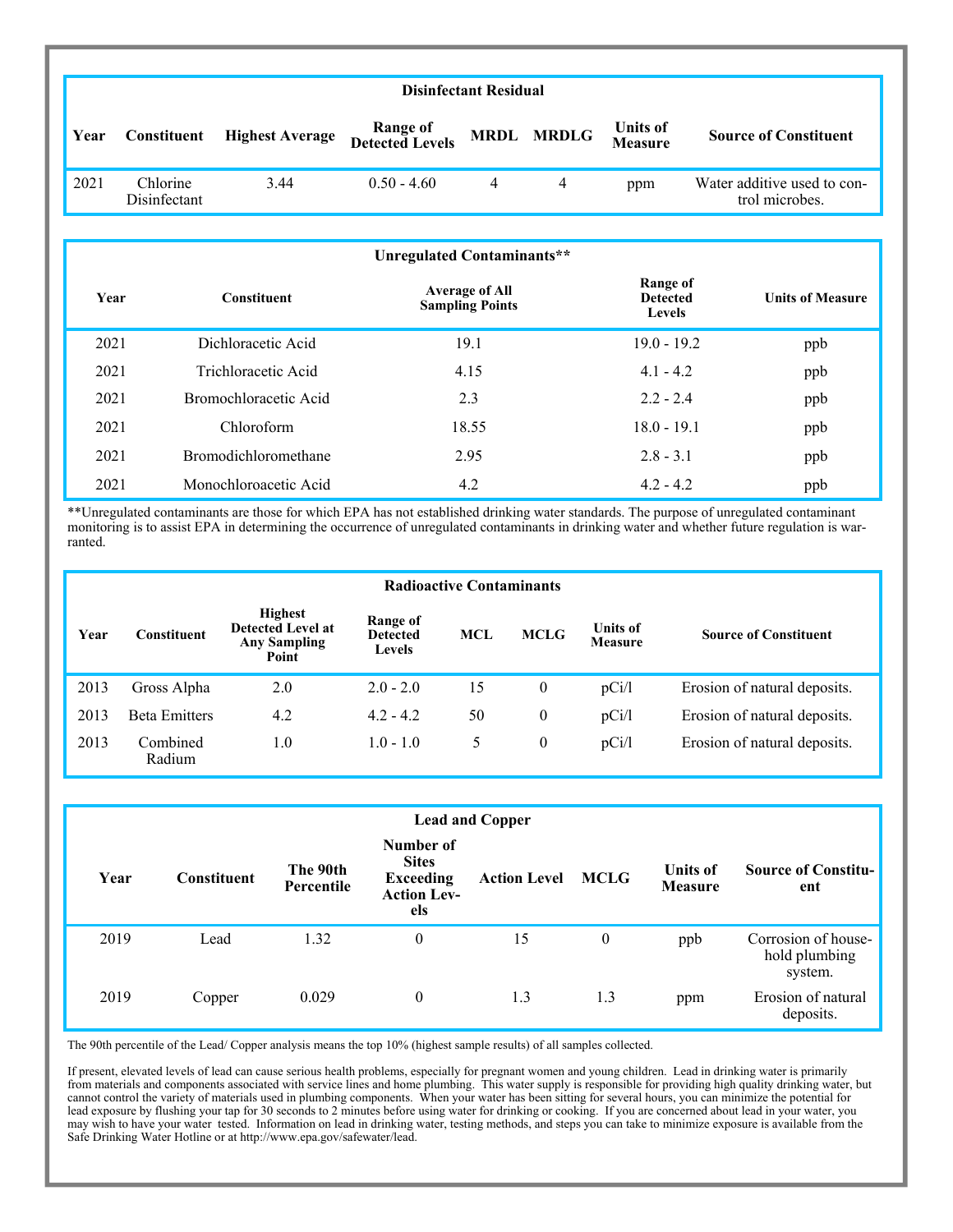# **During 2021, Bilma P.U.D. received surface water from the North Harris County Regional Water Authority. The following is a compilation of the water quality information provided by the North Harris County Regional Water Authority:**

|      | <b>Inorganic Contaminants</b> |                                                                            |                                              |                |                |                            |                                                 |  |  |  |  |
|------|-------------------------------|----------------------------------------------------------------------------|----------------------------------------------|----------------|----------------|----------------------------|-------------------------------------------------|--|--|--|--|
| Year | <b>Constituent</b>            | <b>Highest</b><br><b>Detected Level at</b><br><b>Any Sampling</b><br>Point | Range of<br><b>Detected</b><br><b>Levels</b> | <b>MCL</b>     | <b>MCLG</b>    | <b>Units of</b><br>Measure | <b>Source of Constituent</b>                    |  |  |  |  |
| 2021 | Barium                        | 0.35                                                                       | $0.0539 - 0.35$                              | 2              | 2              | ppm                        | Discharge of drilling wastes.                   |  |  |  |  |
| 2021 | Nitrate                       | 0.23                                                                       | $0.23 - 0.23$                                | 10             | 10             | ppm                        | Erosion of natural deposits.                    |  |  |  |  |
| 2021 | Fluoride                      | 0.37                                                                       | $0.23 - 0.37$                                | $\overline{4}$ | $\overline{4}$ | ppm                        | Erosion of natural deposits.                    |  |  |  |  |
| 2021 | Arsenic                       | 5.3                                                                        | $0.02 - 5.3$                                 | $\theta$       | 10             | ppb                        | Erosion of natural deposits.                    |  |  |  |  |
| 2021 | Cyanide                       | 140                                                                        | $0 - 140$                                    | 200            | 200            | ppb                        | Discharge from plastic/fertilizer<br>factories. |  |  |  |  |
| 2021 | Selenium                      | 4.5                                                                        | $4.5 - 4.5$                                  | 50             | 50             | ppb                        | Discharge from petroleum/metal<br>refineries.   |  |  |  |  |

|      | <b>Organic Contaminants</b>    |                                                                            |                                              |                |             |                                   |                                                  |  |  |  |  |
|------|--------------------------------|----------------------------------------------------------------------------|----------------------------------------------|----------------|-------------|-----------------------------------|--------------------------------------------------|--|--|--|--|
| Year | <b>Constituent</b>             | <b>Highest</b><br><b>Detected Level at</b><br><b>Any Sampling</b><br>Point | Range of<br><b>Detected</b><br><b>Levels</b> | <b>MCL</b>     | <b>MCLG</b> | <b>Units of</b><br><b>Measure</b> | <b>Source of Constituent</b>                     |  |  |  |  |
| 2021 | Atrazine                       | 0.64                                                                       | $0.14 - 0.64$                                | 3              | 3           | ppb                               | Runoff from herbicides used on row<br>crops.     |  |  |  |  |
| 2021 | Di (2-ethylhexyl)<br>phthalate | 2.3                                                                        | $0.99 - 2.3$                                 | 6              | $\theta$    | ppb                               | Discharge from rubber and chemical<br>factories. |  |  |  |  |
| 2021 | Simazine                       | 1.0                                                                        | $0.07 - 1.0$                                 | $\overline{4}$ | 4           | ppb                               | Herbicide runoff.                                |  |  |  |  |

\*\*Unregulated contaminants are those for which EPA has not established drinking water standards. The purpose of unregulated contaminant monitoring is to assist EPA in determining the occurrence of unregulated contaminants in drinking water and whether future regulation is warranted.

|      | <b>Organic Contaminants</b>    |                                                                            |                                              |            |             |                            |                                               |  |  |  |
|------|--------------------------------|----------------------------------------------------------------------------|----------------------------------------------|------------|-------------|----------------------------|-----------------------------------------------|--|--|--|
| Year | Constituent                    | <b>Highest</b><br><b>Detected Level at</b><br><b>Any Sampling</b><br>Point | Range of<br><b>Detected</b><br><b>Levels</b> | <b>MCL</b> | <b>MCLG</b> | <b>Units of</b><br>Measure | <b>Source of Constituent</b>                  |  |  |  |
| 2021 | Total Trihalomethane<br>(TTHM) | 48.2                                                                       | $48.2 - 48.2$                                | 80         | n/a         | ppb                        | By-product of drinking water<br>chlorination. |  |  |  |
| 2021 | Haloacetic Acids<br>(HAA5)     | 50.7                                                                       | $50.7 - 50.7$                                | 60         | n/a         | ppb                        | By-product of drinking water<br>chlorination. |  |  |  |

\*The value in the Highest Level or Average Detected column is the highest average of all TTHM/HAA5 sample results collected at a location over a year.